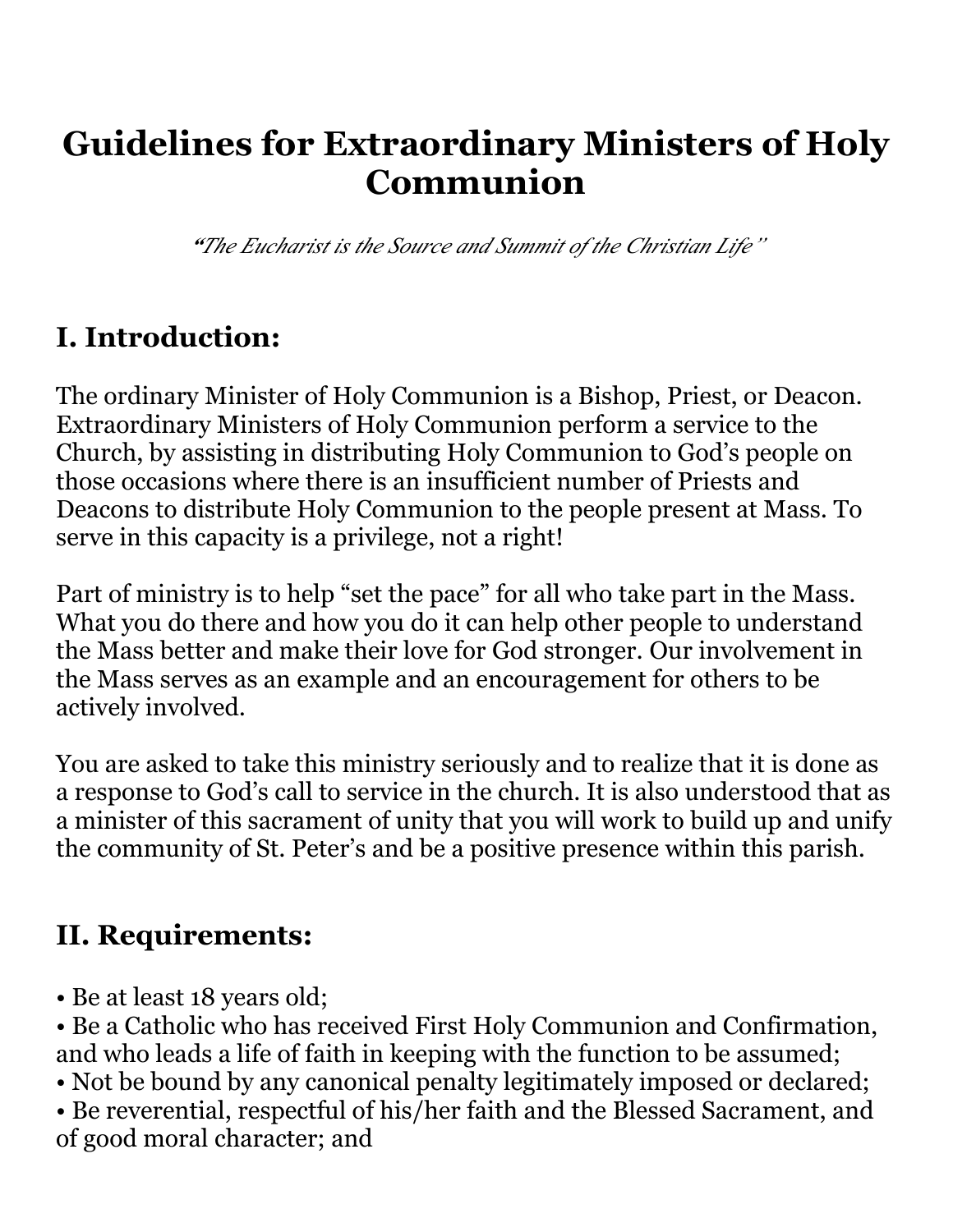• If married, be in a valid marriage according to the law of the Catholic Church.

## **III. Expectations:**

A. Ministers should be at the Church at least 15 minutes before Mass begins. At this time, spend a few minutes to pray in Church, to ask the Lord to help you serve well, and to give a good example to other parishioners. Then, confer with the other ministers in the vestibule to ensure that your respective ministries are carried out smoothly.

B. Ministers are expected to fulfill their obligation to serve at their assigned time. Please find your own replacement for Mass if you cannot make it for whatever reason. Upon arrival, please sign in. Since these sign-in sheets are used as an attendance record, please make sure your signature is legible. If you are consistently absent you may be asked to step down from the ministry. If you inform the ministry head of your special request before the 15th of the prior month, it will be honored.

D. Extraordinary ministers of Holy Communion should show the greatest reverence for the Most Holy Eucharist by their demeanor, their attire, their participation in the Mass, and the manner in which they handle the Sacred Hosts or Precious Blood. The focus at the liturgy is the Eucharist. Anything that detracts or calls attention to oneself and away from that central point should be avoided.

E. Attire: Since this ministry is an exercise of the Baptismal priesthood of the faithful, and because EMHCs are seated in the assembly and not wearing vestments, it is appropriate that they dress neatly in lay apparel that is consistent with the dignity of their ministry.

• For men, appropriate attire would include either a suit or sports jacket and dress slacks. A necktie, while most appropriate and encouraged, is not required. Jeans, shorts, open shirts, sports jerseys, sneakers, and other such casual dress are inappropriate and do not meet the standards for assisting at the Eucharist. A nice polo shirt and dress slacks are permitted in warmer weather.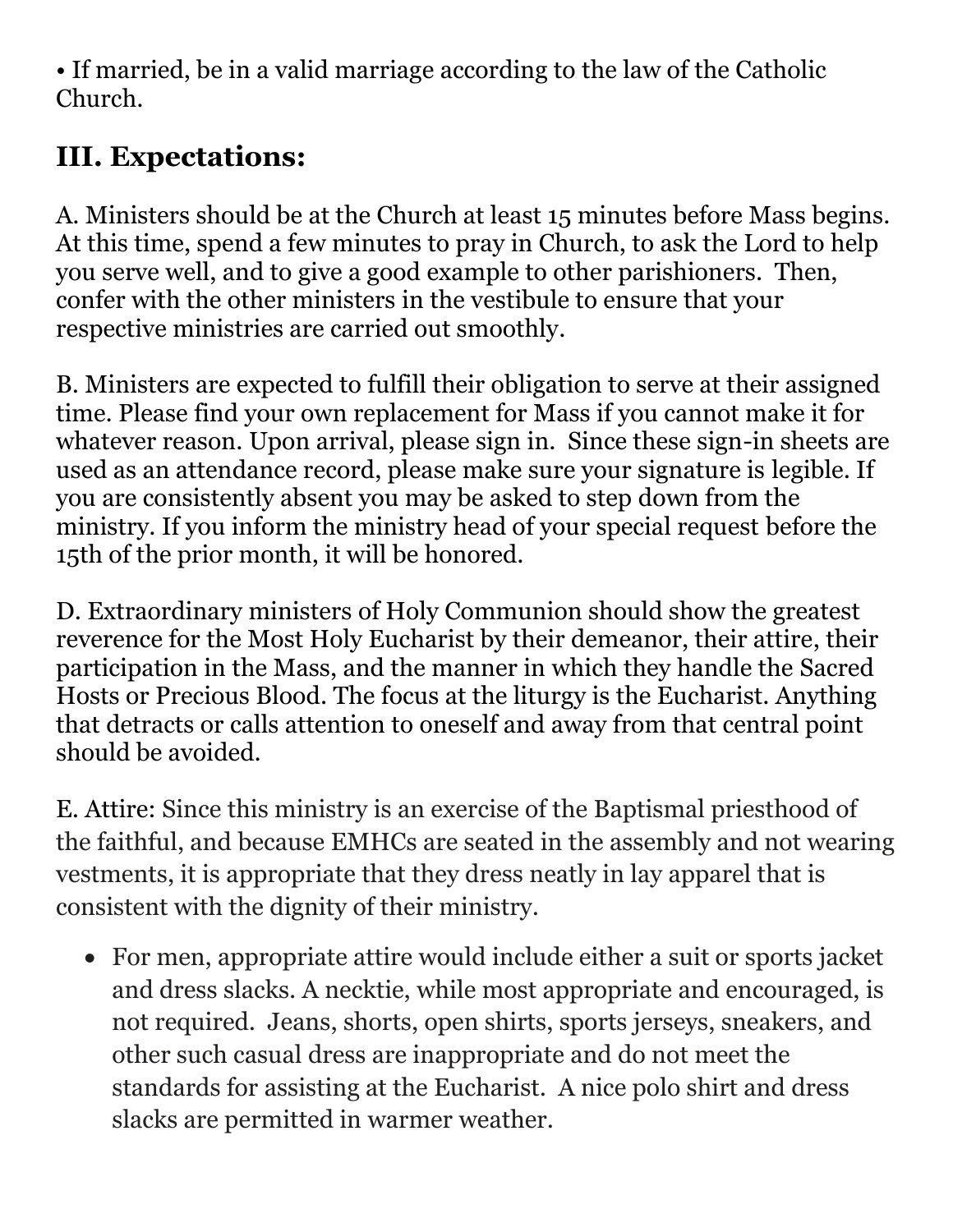• For women, appropriate attire would include dresses, dress slacks, skirts and blouses (or sweaters) and suits. Dresses and skirts should be modest in length (i.e. to the knee). A modest neckline is appropriate for dresses, sweaters, and blouses. Short skirts or dresses, revealing blouses or shorts of any length do not meet the standards for assisting at the Eucharist.

## **IV. Procedures:**

A. Shortly before the beginning of Mass, the Presider will assemble the ministers for the Mass for a brief prayer. After the prayer, line up directly behind the altar servers and lectors for the procession. Obtain a hymnal from the pews so you may sing during the procession. Process in two by two. When you reach the sanctuary steps, genuflect and then move to your pew. If you are physically unable to genuflect, you may bow from the waist, but both priests desire genuflection when at all possible. Even if your partner in the procession cannot genuflect, you are still encouraged to do so.

B. As Mass continues, remember that as a minister your participation and reverence are a model to all parishioners.

C. After the Lamb of God, Father will receive Communion. As soon as he picks up the Host, all ministers should come forward and stand at the bottom of the altar steps so that they are in place when the Priest is ready to distribute Communion to them. Please stand close to the altar servers and close together. This makes it much easier for Father to come around and give Communion to everyone.

D. Once all ministers have received, wait for Father to go to the front of the altar and then take your assigned place. Please step back several spaces so to avoid a backlog of Communicants who are not receiving from the Cup. At the present time at St. Peter's all EMHCs will be distributing the Precious Blood, and Father and the Deacon (or, in the absence of a Deacon, the Mass Coordinator) will distribute the Sacred Hosts.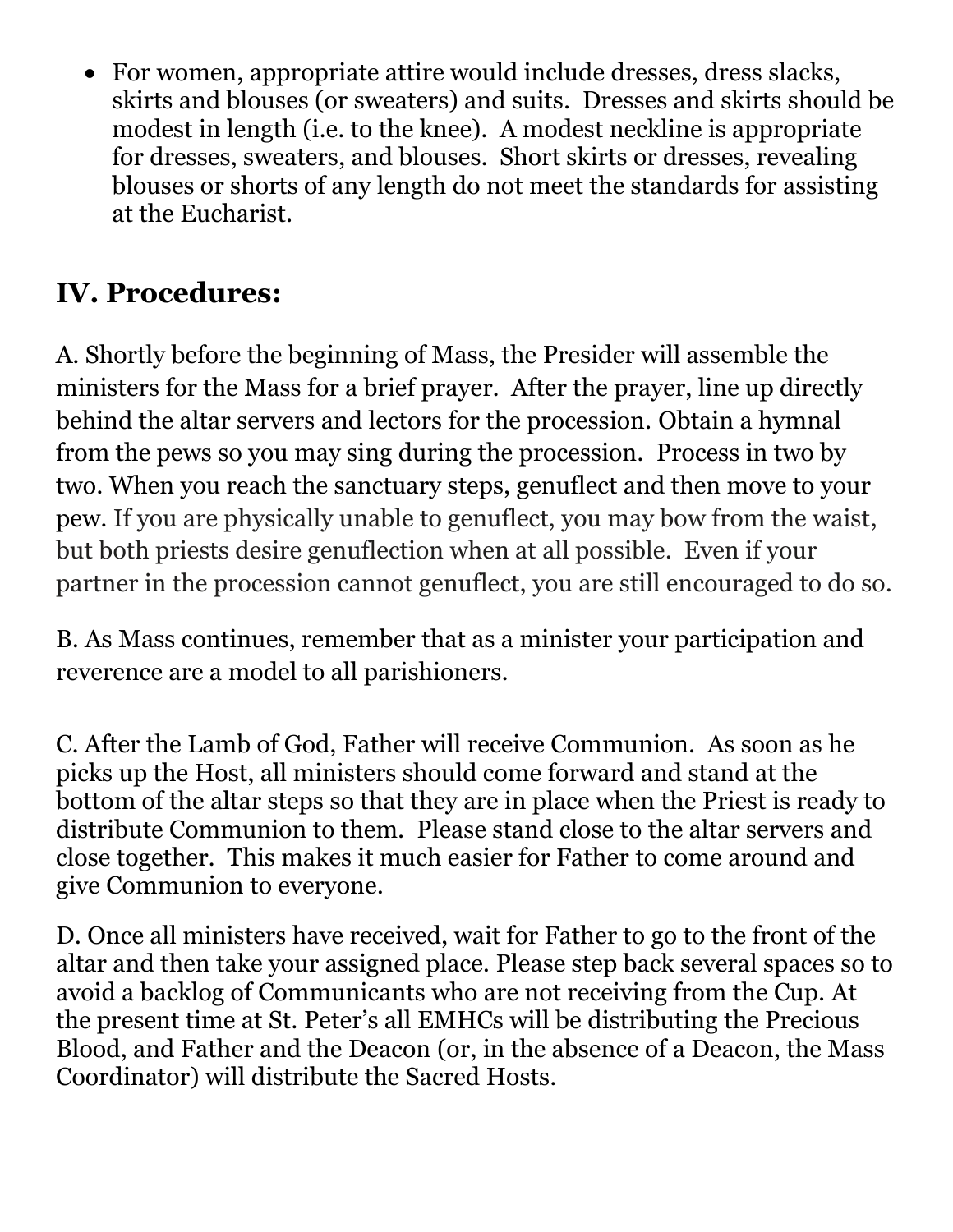E. While administering the Precious Blood of Christ to a communicant, the minister says, "The Blood of Christ." The communicant responds, "Amen." No other words should be added or used. Addressing the communicant by name should be avoided. While this may seem like a sign of hospitality, it inadvertently creates an atmosphere of exclusivity if we cannot address *everyone* by name. Keep it simple and welcoming for all. Smiling is allowed.

F. After each communicant has received the Blood of Christ, the minister carefully wipes both sides of the rim of the side Chalice with a purificator. This action is a matter of both reverence and hygiene. For the same reason, the minister turns the side Chalice slightly after each communicant has received the Precious Blood.

G. If a child, or someone other than a child, approaches you with arms crossed, simply say, "Peace be with you." This should not be accompanied by any gesture or touching the person.

H. Self-intinction is not allowed by lay people. It would be a form of "taking" rather than "receiving" Holy Communion. If someone comes to you and wants to dip the Host in your Cup, tell them that it is not permitted and ask them to consume the Host first. You may then offer them the Cup. Also, if an EMHC should happen to notice anyone walking away without first consuming the Host, he or she should go after the person and tell them they must consume it.

I. As soon as the EMHC's side Chalice is empty, he or she should go to the credence table. There is no need to wait for the priest or deacon. If any of the Precious Blood remains, the EMHC should consume it while holding the side Chalice with both hands. Place the side Chalice, covered with the purificator, on the credence table. Then stand well off to the sides of the credence table so not to be in the way of the Priest or Deacon and face the Tabernacle. When the Blessed Sacrament is reposed in the Tabernacle, the priest and deacon will genuflect. EMHCs should genuflect at the same time as the Priest and Deacon and then go immediately to their seats. If you are physically unable to genuflect, you may bow from the waist, but both priests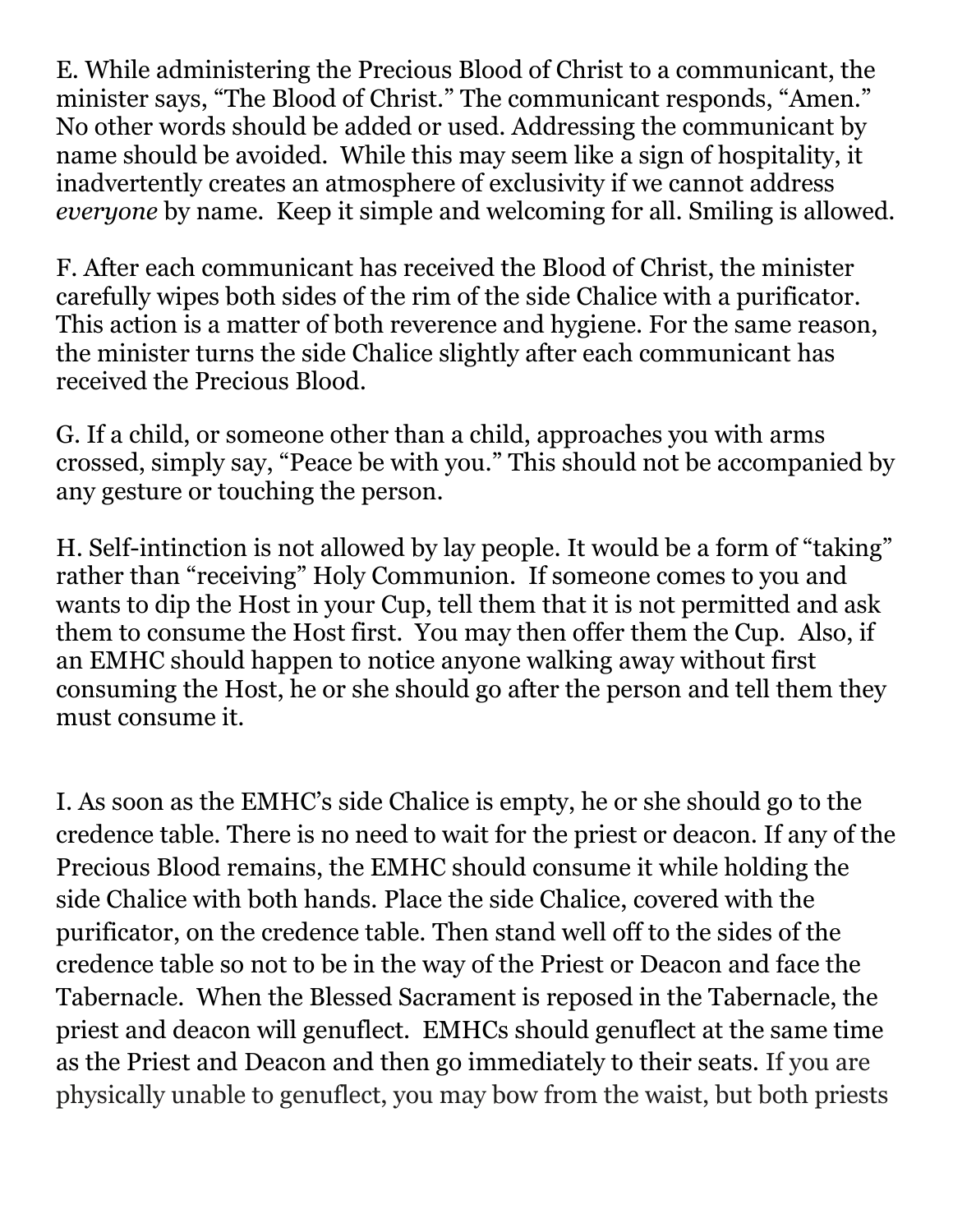desire genuflection when at all possible. EMHCs can go sit with family members at this time if they prefer.

J. Stay in your place until after the final hymn is completed. It would also be good to stay a few minutes after Mass to offer a prayer of thanksgiving again remembering that you are setting an example for all parishioners. Then proceed to the sacristy where you will clean the purified vessels and either put them away or set up for the next Mass. Please be attentive to noise levels as some parishioners will stay behind for a few minutes to pray.

K. If an accident occurs: If a Host is dropped, the minister should reverently pick it up and either consume it immediately or hold it in the palm of his or her hands until after Communion. If any of the Precious Blood should spill: If it is a small spot stand in front of the spill being careful to stand in a way that the Precious Blood won't get stepped on and continue to distribute from the Cup. When finished, place the purificator over the spot. You may then walk back to the sacristy and get a wet cloth and wipe up the spill. Or, you may wait until the end of Mass making sure someone stands over the spot. If it is a large spill, the EMHC will need to go immediately to the sacristy for towels to clean it up. After Mass, the spill should be washed with water, and the purificator rinsed in the sacrarium.

L. Extraordinary Ministers of Holy Communion are asked to be careful of their language when referring to the Precious Blood and the Body of Christ. Proper terms are Precious Blood, Body of Christ, Host, or Cup but not bread and wine.

These guidelines have been prepared as an aid to assist all ministers perform their roles in a prayerful, reverent, and consistent way. These guidelines are not intended to represent an exhaustive list. Questions about any aspect of serving as an Extraordinary Minister of Holy Communion should be directed to the Pastor, Pastoral Staff, or ministry head for clarification.

Thank you for volunteering to serve the parish in this way. This ministry is one of the most visible roles of service at liturgy. We appreciate all of you who are willing to take this ministry seriously. Thank you again for taking the time to serve your fellow parishioners.